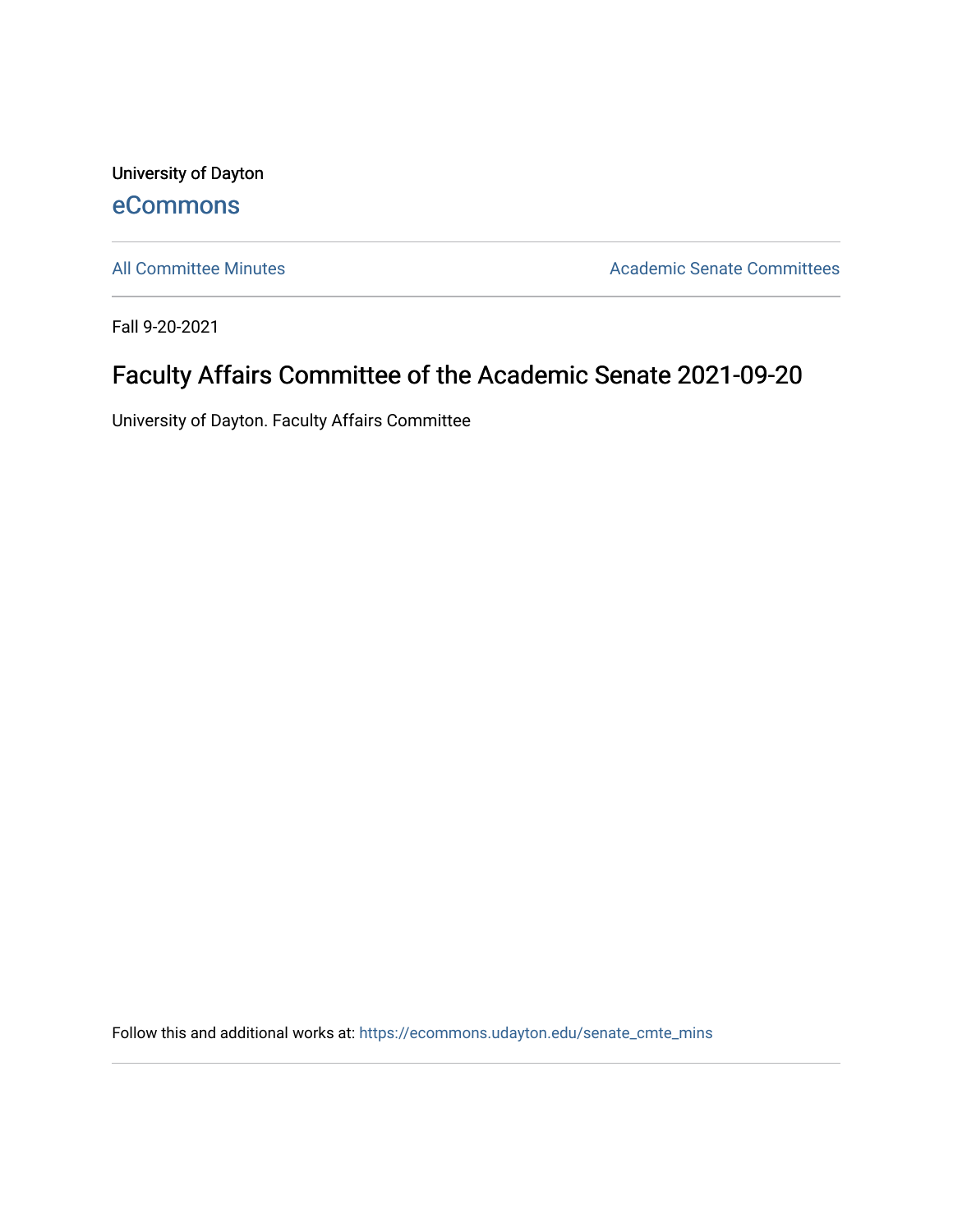## FAC Minutes 20 Sept 2021

- 1. Attendance: Maureen Anderson, Jon Fulkerson,Carissa Krane, Sayeh Meisami, Grant Neeley, Margie Pinnell, Andrew Sarangan, Kathy Webb, Andrea Wells, Mary Ziskin Excused: Carlos Bernal, Camryn Justice, Katherine Kohnen
- 2. Minutes from 13 September 2021 were approved.
- 3. Discussed New Charge from ECAS: FAC Review of University Clinical Committee (UCC) recommended revisions to DOC 2017-01.
- 4. Update on assigned action items

A. Finalize the UPTP Consultation Timeline Content and Plan (GRANT) B. Finalize the Infographic Content and Plan (Margie, Andrew, Mary, Sayeh) FAC reviewed the draft rom Julianne Morgan

- 1. Recommend to add PRoPT to 2019
- 2. Spell out AS-FAC
- 3. Add "How does this affect me?" to the bottom of the infographic using language that Carolyn added to the implementation doc (See below)
- C. Report on implementation details for faculty (Carolyn)
	- 1. FAC had a long discussion about the implementation timeline as it relates to the passage of Dept and/or Unit policies. Need to better clarify when and who the policy affects, in relation to the passage of dept and/or unit policies
	- 2. Carolyn will be point person on all questions related to implementation timeline.
	- 3. It was agreed that we focus on "How it affects me" questions related to the timeline, and how the policy impacts everyone regardless of career stage insofar as it affects recruiting, colleague evaluation, service on T&P, valuation of mission driven activities.
	- 4. Getting people to vote even if they are not directly affected in terms of tenure/promotion themselves is imperative for passage.
	- 5. It was agreed that 2 sentences would be added to infographic about how this affects me
	- 6. It was agreed that the following would be added below the "how this affects me" on the infographic: \*pending passage of department and/or unit policies
	- 7. It is important to convey that people who are currently here at UD have choices as to which policy will be used for their evaluation; and that those who are currently here will have the responsibility and authority for creating the bylaws for which the new UPTP guidelines will be implemented; faculty will set the criteria and the evaluation standards so not knowing what it looks like should be something that empowers faculty since they will have a hand in crafting the revisions.
- D. Review the FAQs (Jon)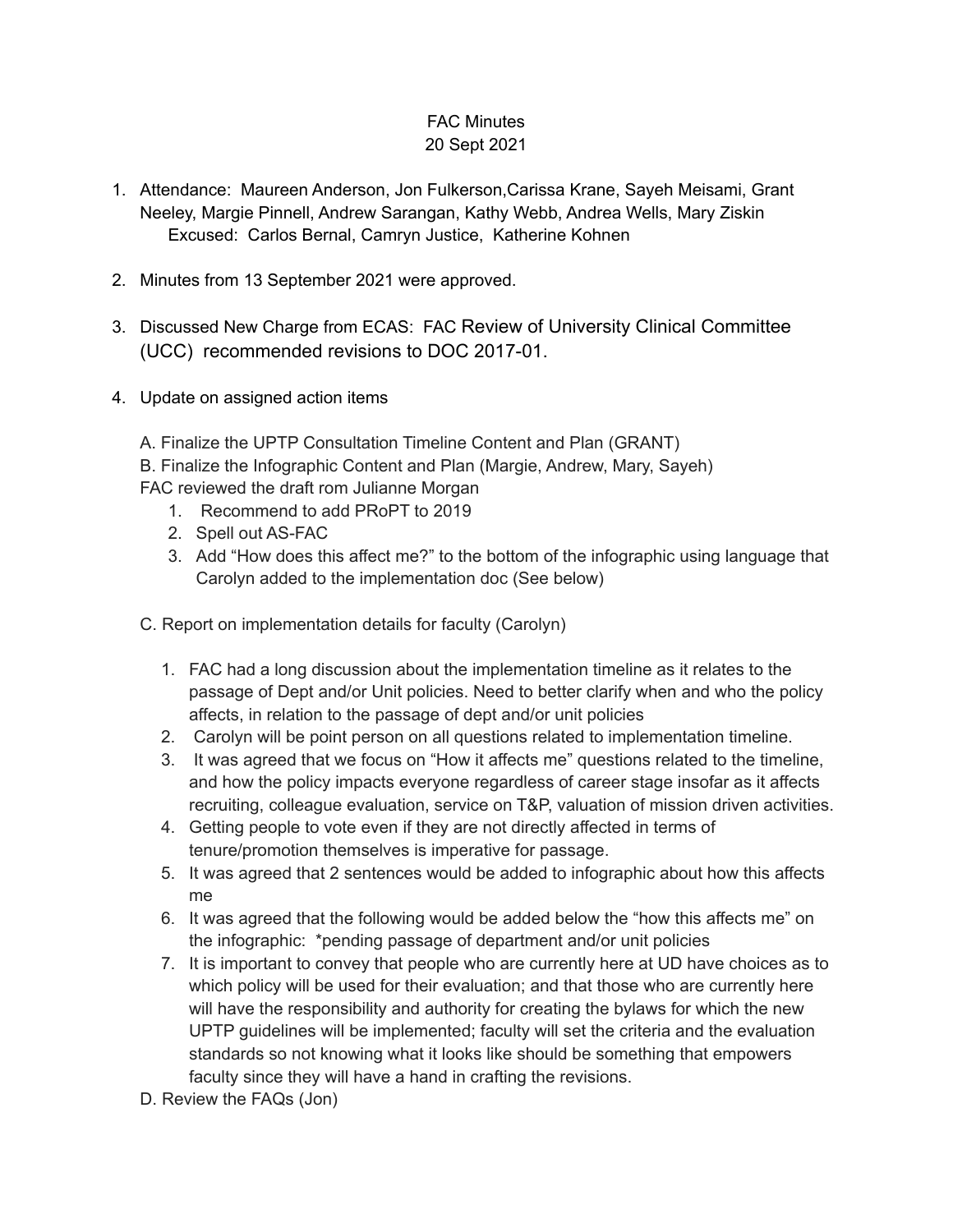- 1. Implementation timeline/plan is now added
- 2. Question about inclusive excellence; FAC had a long discussion about how best to communicate the inclusive excellence element of T&P as a valuation of faculty contributions rather than a new criteria; provide concrete examples of faculty whose central focus is not D&I;
- 3. Carissa will send Jon information about Academic Freecom synergy with Inclusive Excellence to include in the FAQs
- E. Report on the Unit level processes for Unit-level revision and approval of P&T (Grant)

CAS Document DRAFT; CCPD will be discussing on Wed Sept 22; Grant is preparing slides that include unit level processes; waiting on CAS discussion of process; will work with Margie on process in SOE

F. Update on Implementation timeline graphic (Grant)

Grant is preparing slides that include unit level processes; waiting on CAS discussion of process; will work with Margie on process in SOE

G. Process/Consultation summary for use by any FAC member to describe the number of faculty/people involved in consultation and the iterative consultative process

- 5. Open discussion
	- A. Mary and Carissa met with Suki Kwon and Tiffany Taylor Smith to discuss their session at the upcoming Senate meeting;
	- B. Need to follow through on the D&I/Inclusive excellent required element in all faculty searches moving forward---Carolyn will follow up with this in future searches.
	- C. Discussed ways in which ODI can facilitate/contribute to faculty development, networking, and resource development surrounding D&i/Inclusive excellence elements of P&T
- 6. Action items
	- A. Infographics team(Margie, Mary, Sayeh, Andrew) will follow up with Julianne to revise, add implementation piece, and finalize infographic
	- B. Grant will finalize the slide on unit processes for making and approving unit revisions to T&P--Margie will send Grant SOE processes; Grant will complete after CCPD discussion
	- C. Carissa will send Jon academic freedom language and resources to include in the FAQs; all FAC members are asked to review the FAQs with careful attention to the highlighted regions
	- D. Carolyn will work with Grant to finalize any additional elements of the implementation timeline related to "how does this affect me" as it relates to 1. Tenure and promotion for people not yet here; 2.Tenure and promotion for pre tenure people who are here now, 3. Tenured associate professors going up for full professor
	- E. All work products will be ready to finalize on Monday Sept 27 FAC meeting.
	- F. FAC members are encouraged to identify faculty in their units/departments who have stories/examples to share about D&I/ Inclusive excellence that they have incorporated into their teaching, research/scholarship/librarianship, service, and to encourage those